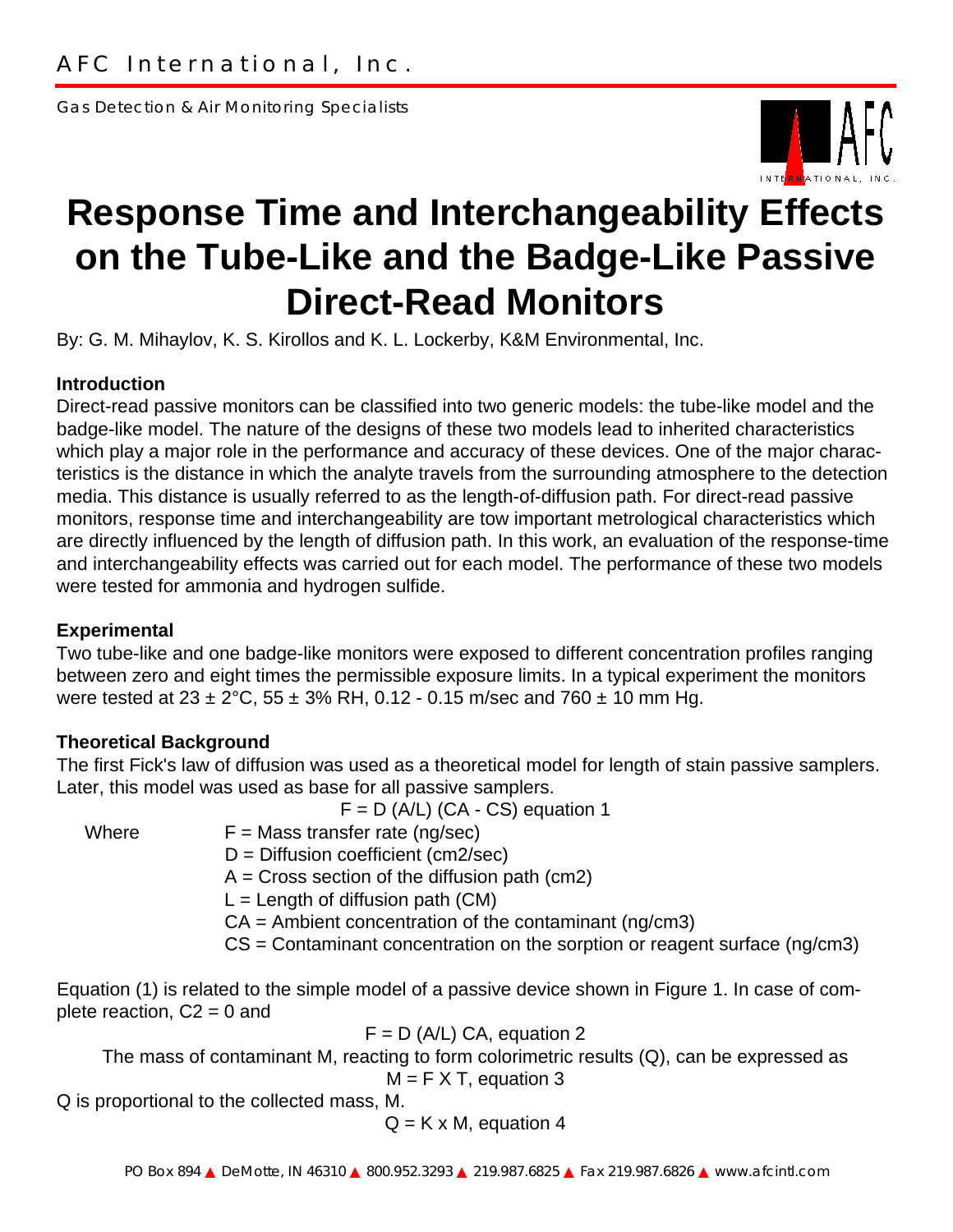$Q = Ki (CA - TC)$ , equation 5

Where  $K$ ,  $Ki = constant$ 

 $TC =$  exposure time (hr)

For both types of monitors, the relation between Q and (CA x TC) can be determined empirically.

The badge-like monitor (Figure 2) tested in this study uses this approach and the exposure does (CA x TC) is related to relative color units determined by optical reader.

For all monitors using the theoretical model given here, the time for which a contaminant is going along the diffusion path L is given by the equation:

T - L2/2D, equation 6

Tube-like monitors (Figure 3) are characterized by increasing the length of stain (L) which measures Q and simultaneously, the length of the diffusion path (L).

Response time (RT) can be defined as the time period between the change of the CA and first measurable effect on the monitor readings. This definition includes the time for which contaminant moves along the diffusion path (L), (equation 6), and the time (TC) necessary to develop a measurable colorimetric effect  $(Q)$ . For the badge-like monitor  $(RT)$  is given by:

 $RT = T + TC = constant$ , equation 7

Whereas, for the tube-like monitor, the colorimetric result Q is given by the length of stain (L) as a function of exposure does (CA x TC).

 $L2 = K(CA \times TC)$ , equation 8

or

 $TC = L2/KCA$ 

Hence, the time period required to receive a measurable effect for a given (L) can be described as:  $RT = L2/2D +$  delta  $L2/KCA$ 

where delta L is the smallest first measurable fraction of L.

It is obvious that (RT) is a square function of (L) and depends also on CA.

# **Figure 1: Passive Monitors - Generic Model**



# **Discussion**

The results received for different concentration profiles confirmed the expected deviations in the response time for the tube-like monitors. The response time increases with exposure dose. The interchangeability for tube-like monitors is also affected by the concentration profile and exposure dose. The interchangeability is a more complex characteristic. It involves an integrated effect of the response time which is summarized along the length of exposure, and in turn under estimates the results of the exposure. It also involves the effect of exposure-inertion. After a high peak when CA dropped, the mass of the pollutant adsorbed onto the material with length (L) - dead volume becomes a secondary source of exposure by desorption. Both of these effects are (L) - related and in general,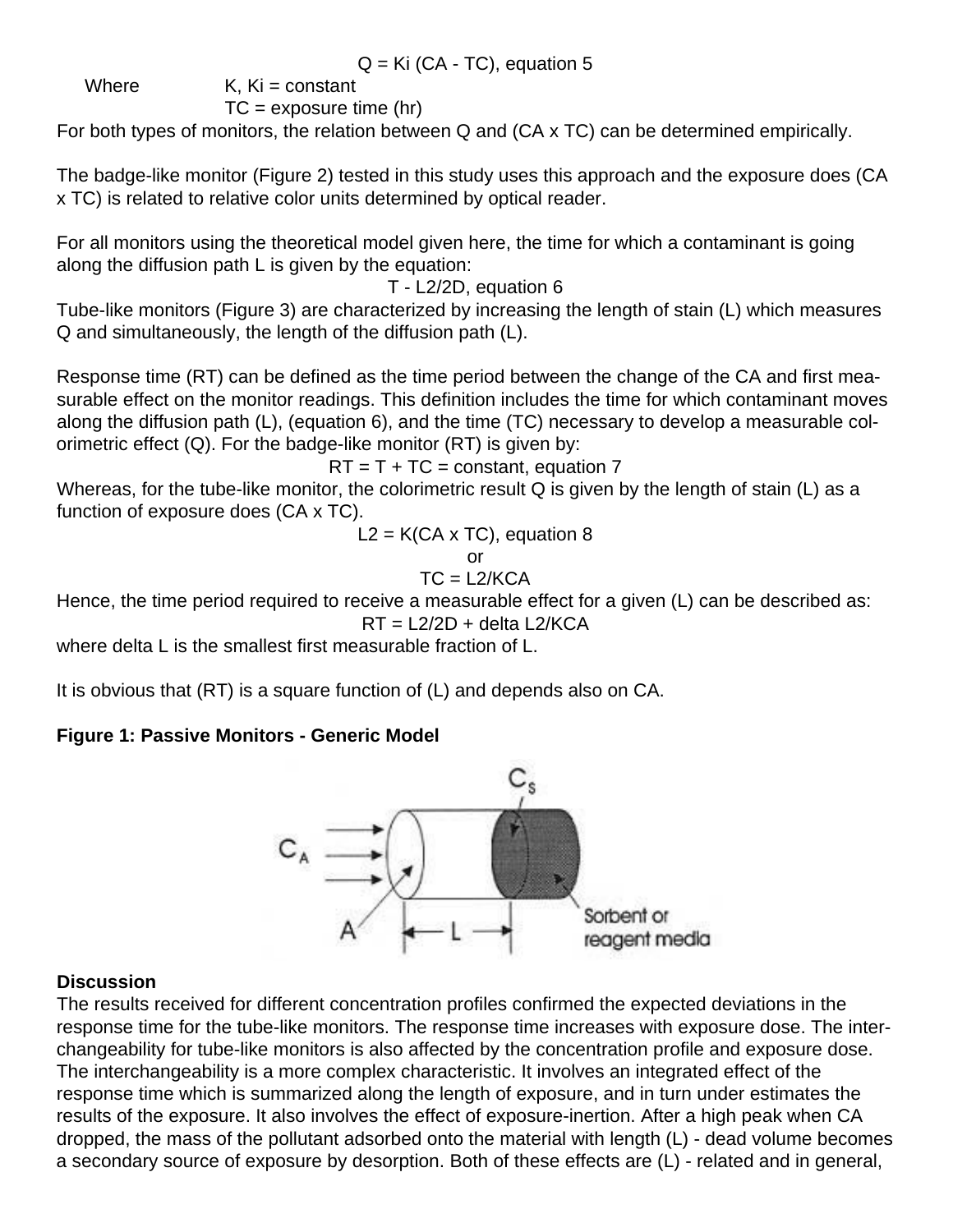this is a major concern for the tube-like monitors in which (L) increases with exposure.

#### **Conclusion**

•In case of constant concentration, all tested monitors performed satisfactory.

•For intermittent exposures, tube-like monitors showed considerable deviations. Complex exposure profiles lead to unsatisfactory performance.

•Badge-like monitors followed all concentration profiles tested and gave satisfactory performance.

#### **Figure 2: Exposure at Constant Concentration**



**Figure 3A: Exposure at Constant Concentration**

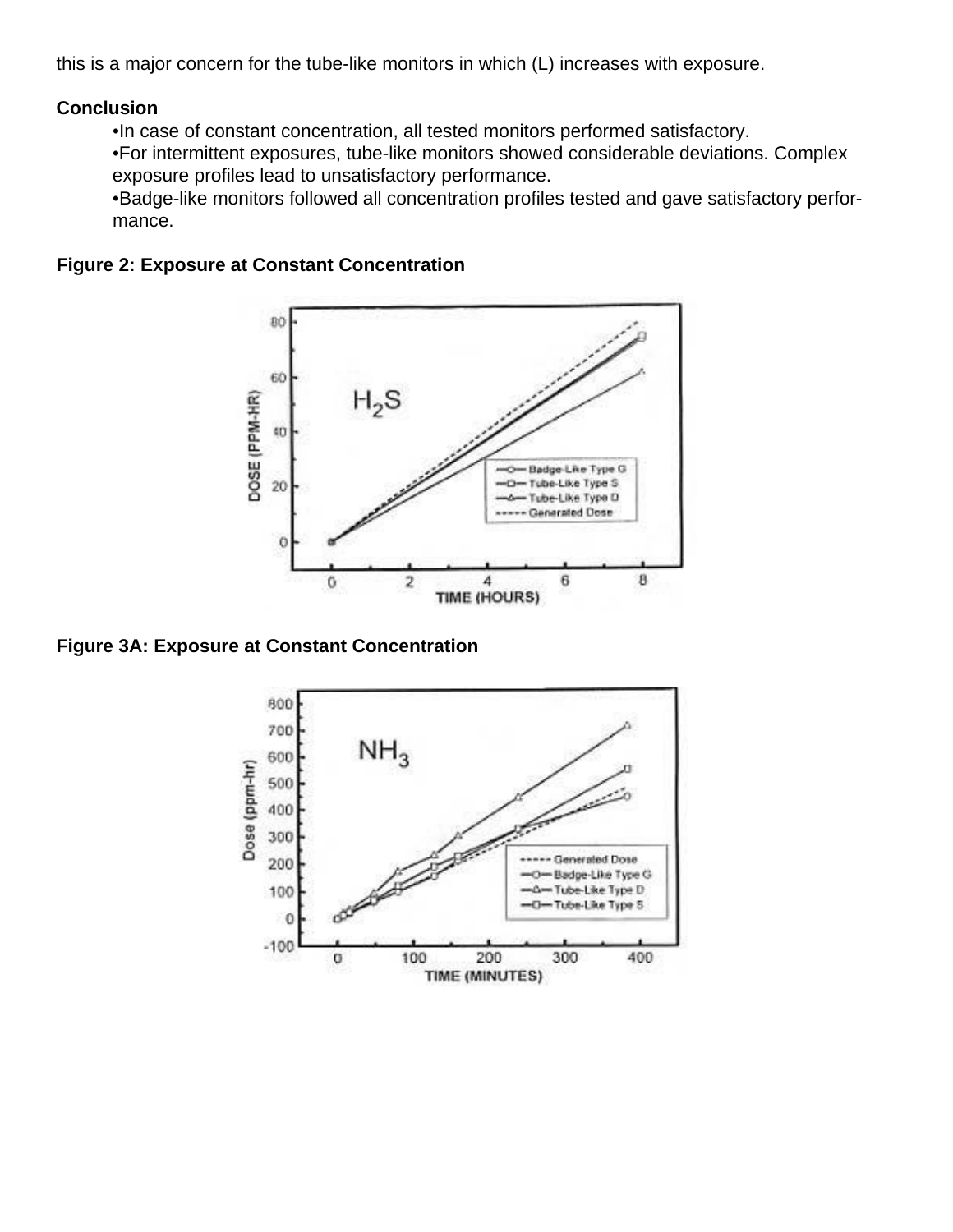#### **Figure 4: Interchangeability Effect and Response Time at Intermediate Concentration**



**Figure 4A: Enlarged View from Figure 4 Short-Term Exposures**



**Figure 5: Interchangeability Effect and Response Time at Intermediate Concentration**

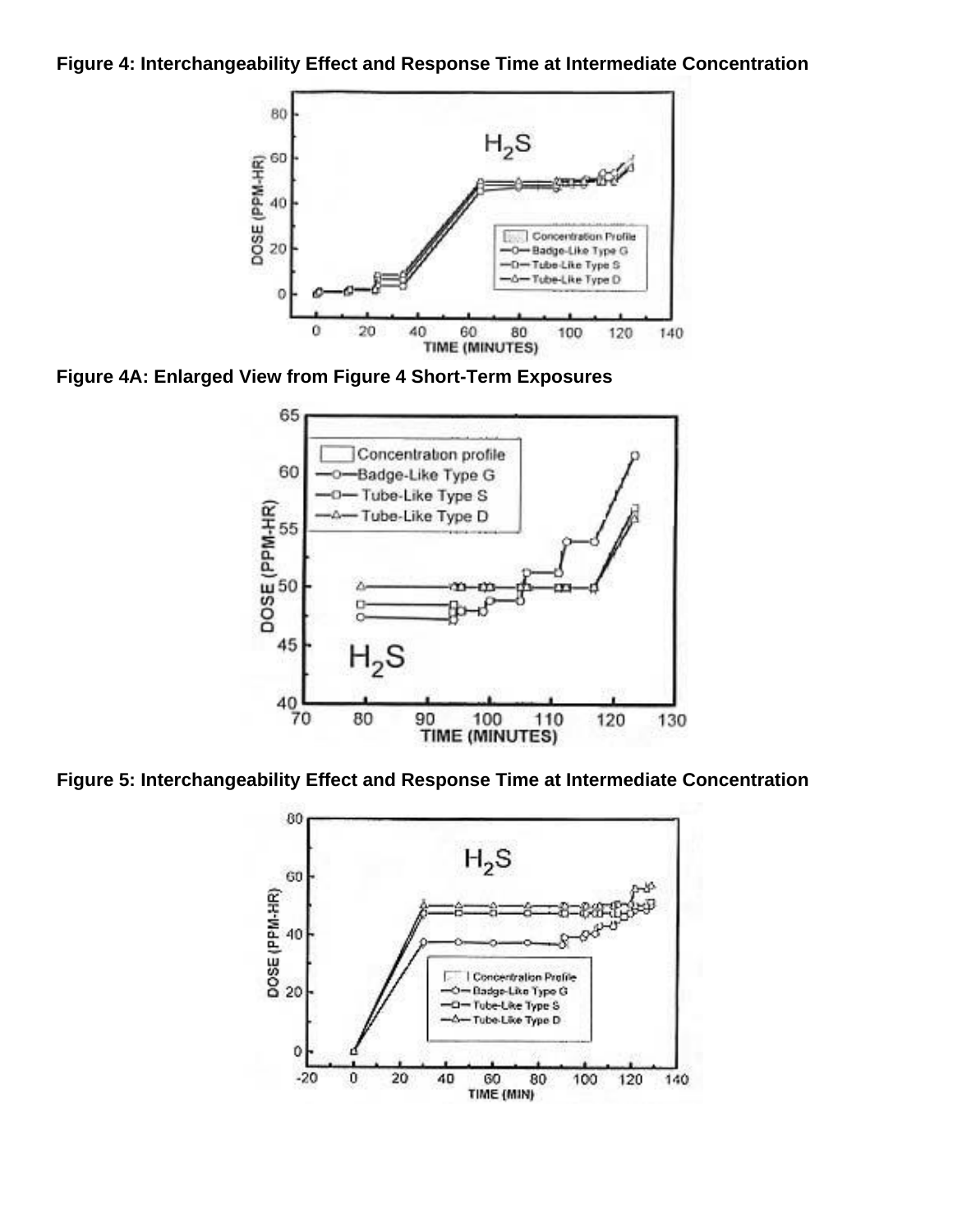## **Figure 5: Interchangeability Effect and Response Time at Intermediate Concentration**



**Figure 5A: Enlarged View from figure 5 Short-Term Exposures**



**Figure 6: Behavior of the Monitors at Complex Concentration Profile**